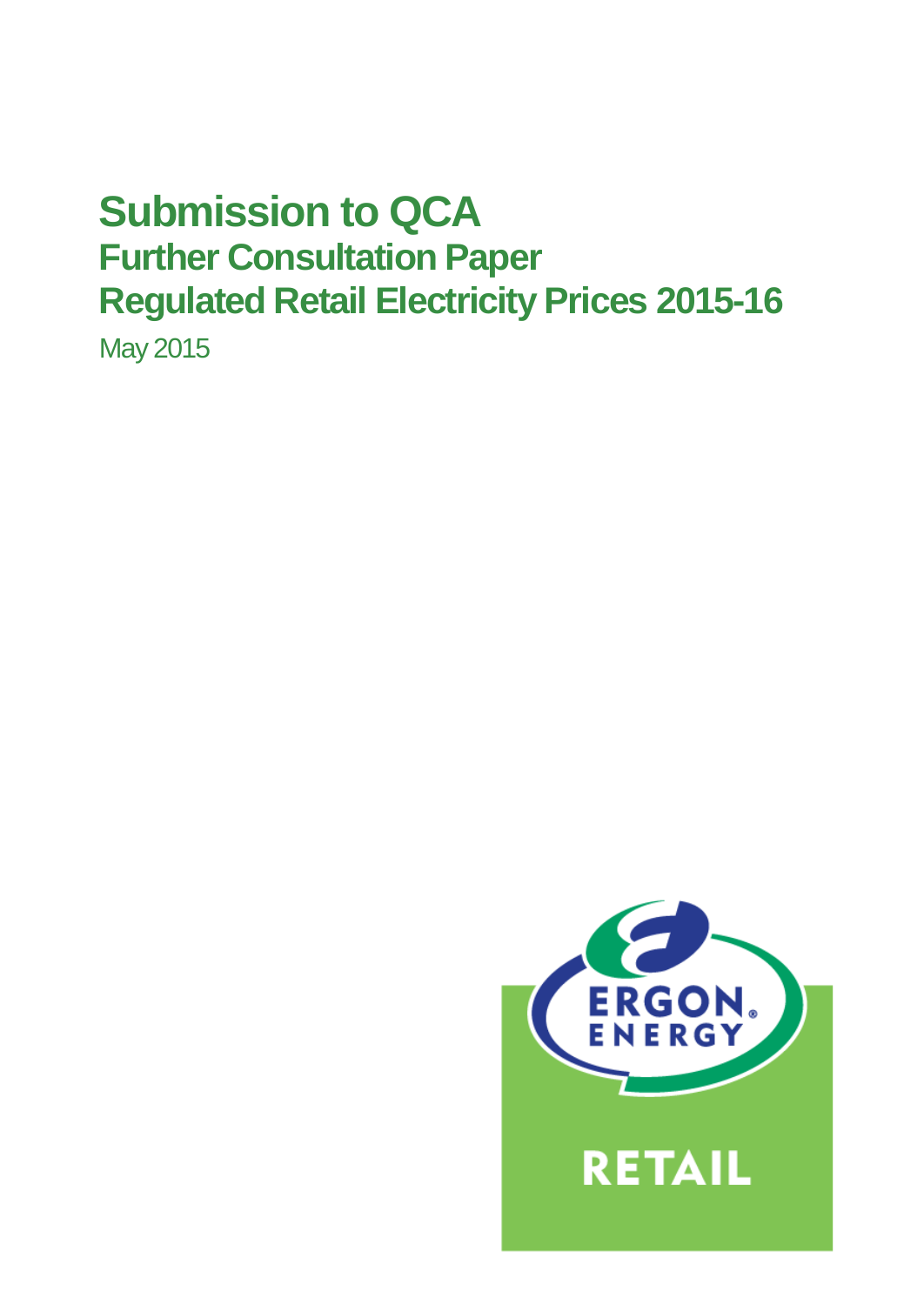# **BACKGROUND**

Ergon Energy Queensland Pty Ltd (EEQ) welcomes the opportunity to provide comment on the Queensland Competition Authority's (QCA) Further Consultation Paper on Regulated Retail Electricity Prices for 2015-16.

EEQ is a proud Queensland company that provides electricity to more than 700,000 homes and businesses and helps regional Queenslanders manage their energy consumption. With our roots firmly entrenched in regional Queensland, we have a team of people servicing regional Queensland customers from our contact centres and offices located in Townsville, Rockhampton, Maryborough and Brisbane. We also firmly believe in supporting our local communities by providing regional jobs and engaging in community partnerships such as the Royal Flying Doctor Service.

EEQ acknowledges the increasing pressure electricity prices are placing on our customers' household budgets and businesses and support activity to create a cost-competitive market.

We acknowledge the Government's decision to postpone the full deregulation of electricity prices in south east Queensland requires the QCA to revise its approach to setting prices for some tariffs and its definition of the UTP.

We are supportive of a competitive electricity market in Queensland and look forward to the outcomes of the Queensland Government's Public Enquiry into electricity prices.

EEQ supports tariff options that enable customers to respond to price signals, empowering them to take control of their energy costs either by load shifting or reducing total consumption.

EEQ has provided direct responses to the Key Issues raised in the Further Consultation Paper. For those issues that remain unchanged from the Draft Determination we refer stakeholders to the QCA website for our submission.

We welcome the opportunity to discuss any aspects of this submission or to provide further information directly to the QCA.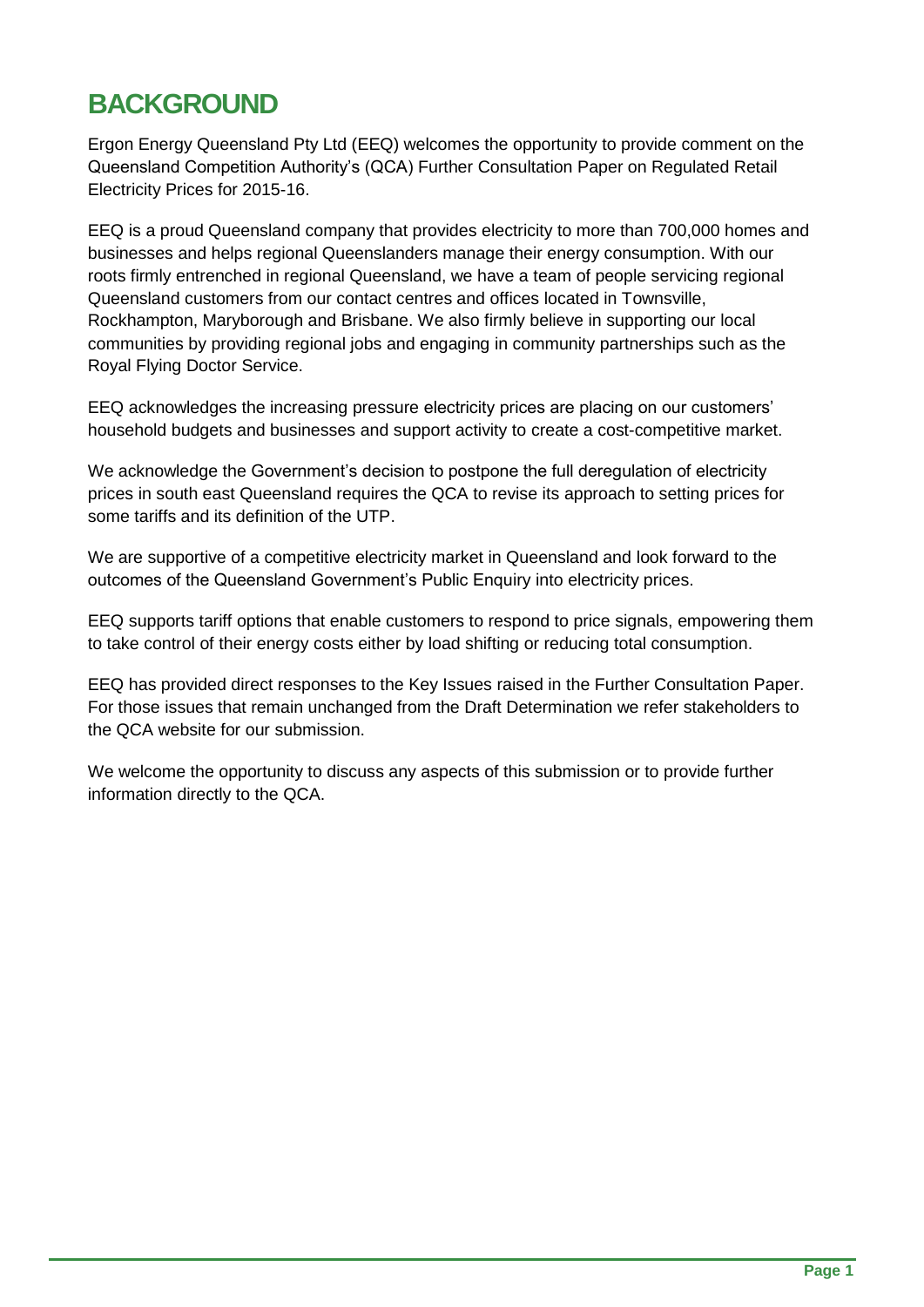# **2.1 Overall framework and headroom**

In accordance with the Uniform Tariff Policy, the QCA propose to continue basing notified prices for residential and small business customers throughout Queensland on the costs of supply in south east Queensland. However, as the Uniform Tariff Policy is no longer defined by reference to standing offer prices in south east Queensland, the basis on which the QCA proposed to include an allowance for headroom in the Draft Determination no longer applies. Consistent with previous decisions, the QCA consider that it is appropriate to continue to include an allowance for headroom, so that the level of notified prices is not a constraint on competition in south east Queensland. In accordance with the requirement in the *Electricity Act 1994* (the Electricity Act) to consider the effect of their determination on competition, the QCA will consider whether the 5 per cent level proposed in the Draft Determination (and included in previous decisions) is appropriate, by assessing the state of competition in south east Queensland.

Consistent with previous decisions, the QCA propose to assess competition against the following indicators:

- The switching rate;
- The number of active retailers and degree of market concentration;
- Available market offers: and
- The degree of customer participation and engagement in the market.

The QCA will also consider the findings of the Australian Energy Market Commission's 2014 report into the state of competition in retail energy markets across the National Electricity Market, which, for the first time, involved an extensive assessment of the south east Queensland retail electricity market.

The QCA are not proposing to change the QCA approach to set notified prices for large business customers. The decision to continue to regulate prices for customers in south east Queensland only applies to residential and small business customers. The terms of reference applicable to large business customers is also unchanged.

# Response

EEQ supports the QCA's approach to reviewing the level of headroom to reflect the desire to support a competitive market in regional and SEQ.

EEQ acknowledges that the QCA's Delegation in relation to large customers in regional Queensland has not changed. EEQ reiterates the position from our previous submissions around the framework and headroom for large customers. We support maintaining the 2014-15 approach in line with the Queensland Government's Uniform Tariff Policy (UTP) of using East Transmission Zone 1 Network costs for large business customers.

EEQ acknowledges that in making its determination, the QCA is required under the Queensland Electricity Act 1994 to consider competition and National Competition Policy requirements. We support the retention of the headroom allowance as it remains a key component of retail tariff pricing and ensures that we do not deviate from the transition path which would allow an effective competitive market to develop further in regional Queensland.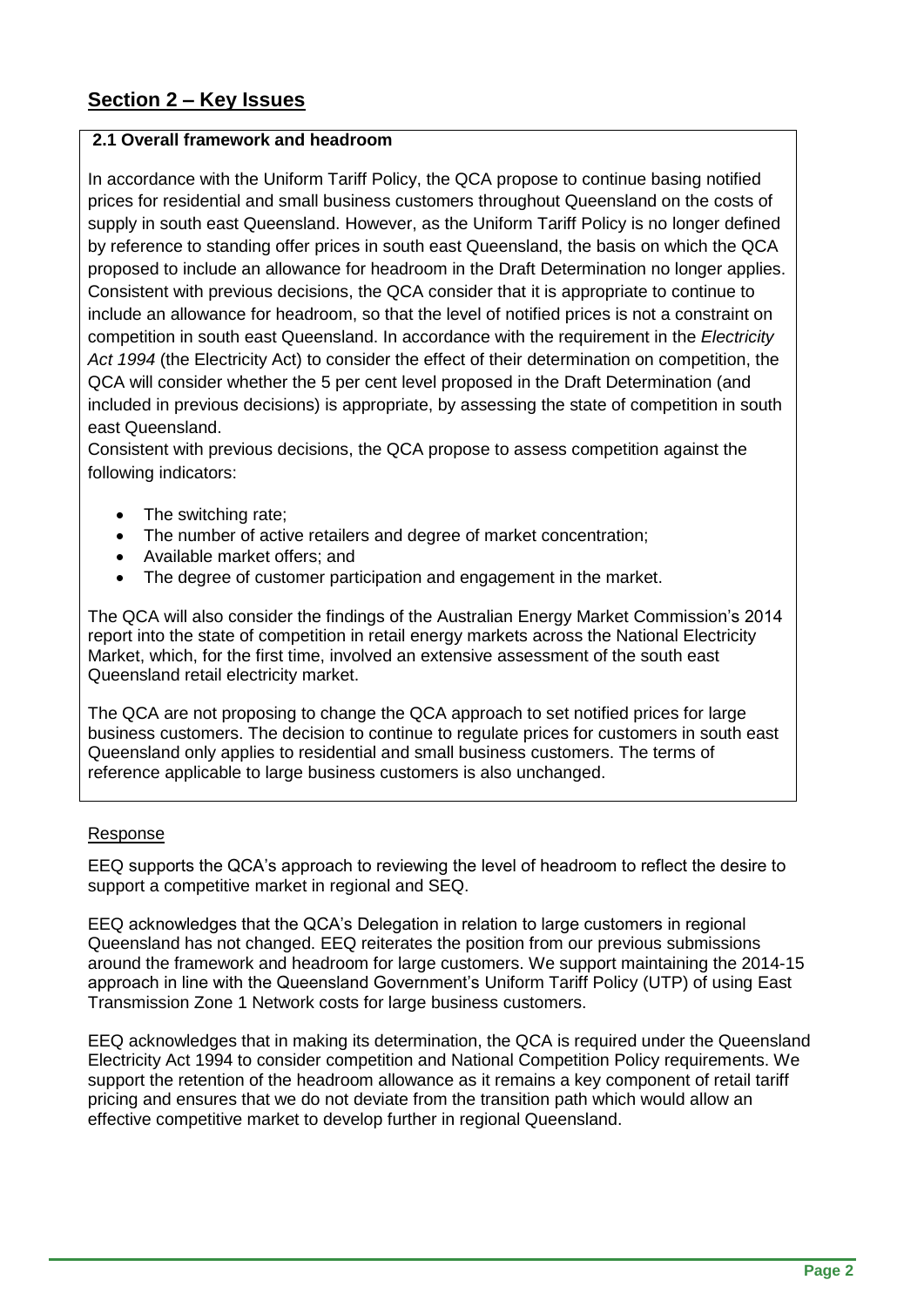# **2.2 Network costs – residential and small business customers**

The QCA is considering the following approaches for the Final Determination:

- For the flat rate and controlled load tariffs, using Energex network tariffs and prices (consistent with the draft determination and previous determinations).
- For existing time-of-use retail tariffs, establishing separate retail tariffs for customers in south-east Queensland and regional Queensland, as follows:
	- $\circ$  For south-east Queensland customers, using Energex network tariffs and prices (consistent with previous determinations); and.
	- o For regional customers, using Ergon Distribution network tariff structures, but reducing network prices to Energex levels (consistent with the draft determination).
- Whether to introduce two new (optional) retail tariffs for regional customers, based on Ergon Distribution's proposed STOUD tariffs.
- Removing tariff 13 from the tariff schedule, so that it is no longer available to residential customers. This is consistent with the QCA's draft determination and Energex's decision to remove the network tariff underlying tariff 13.

#### Response

EEQ supports the QCA's approach for determining time-of-use tariffs for regional Queensland and south east Queensland (SEQ). Under the N+R approach, network tariff terms and conditions should be replicated into the retail tariff terms and conditions.

Conditions for network tariff switching should therefore be replicated at the retail tariff level in the tariff gazette to ensure that the network switching terms and conditions are not altered by the retail tariff terms and conditions.

EEQ supports the QCA's approach of allowing a two year transition period to transfer customers to tariff 22A. This will provide sufficient time for a targeted roll-out of meters. EEQ considers it is critical to allow flexibility to plan the replacement/reprogramming of meters by Ergon Network so that costs can be minimised.

EEQ supports the QCA investigating two new (optional) retail tariffs for regional customers, based on Ergon Distribution's proposed STOUD network tariffs. EEQ recognises the benefits to customers in providing alternate tariffs where this will deliver an incentive for more efficient behaviour and an opportunity to reduce electricity costs.

The optional STOUD retail tariff will provide customers with more alternatives for managing their usage to reduce their electricity costs. The structure and implementation of the tariff should be designed to provide incentives to customers to better manage their usage to reflect the true cost of electricity supply.

Specifically EEQ and Ergon Distribution recommend the STOUD tariff is only made available once the necessary systems (including billing systems) are in place and where a customer has the necessary metering infrastructure.

# **2.2 Network costs – Large business and street lighting customers**

The QCA propose to maintain the approach to network tariffs for large business and street lighting customers in the Draft Determination.

The QCA do not expect that Ergon Distribution will make changes to the network tariffs that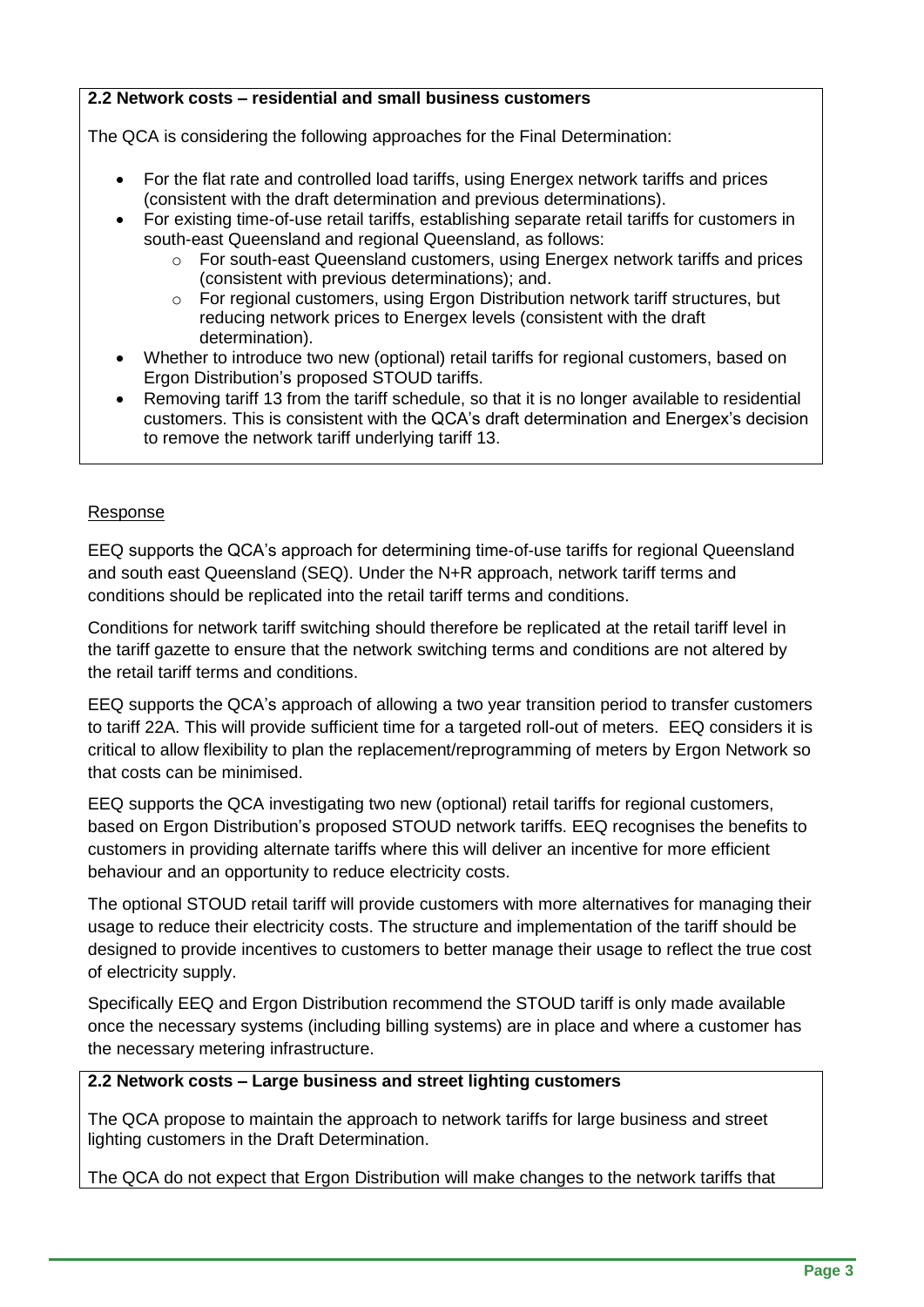underpin retail tariffs for large business\* and street lighting customers.

*\*While Ergon Distribution had signalled in its submission that it may remove the high voltage network tariff underpinning tariffs 47 and 48, the QCA understand that this change will not be made in 2015-16.*

# Response

EEQ supports maintaining the 2014-15 approach in line with the Queensland Government's UTP of using East Transmission Zone 1 Network costs for large business customers.

#### **2.3 Energy costs**

Consistent with the draft determination, the QCA propose to continue to use a market-based approach to estimate wholesale energy costs. Their consultant, ACIL Allen, is considering submissions on technical aspects of the application of the approach.

In the draft determination, the QCA included an allowance for prudential capital costs in the energy cost allowance. In its submission to the draft determination, QCOSS argued that a separate allowance for prudential capital costs was not justified because they are already accounted for in the retail operating cost (ROC) allowance. Since 2012-13, the QCA have used a benchmarking approach to set ROC, which has largely relied on the ROC allowance determined by the Independent Pricing and Regulatory Tribunal (IPART) in NSW. While it was previously unclear whether an allowance for prudential capital costs was included in IPART's ROC allowance, IPART's 2013 decision indicated that an allowance was included in ROC. IPART confirmed that this is correct. Based on draft determination data, prudential capital costs contribute about 0.094c/kWh or \$4 to the annual bill of a typical tariff 11 customer.

In light of this information the QCA are considering whether a separate allowance for prudential capital costs in the energy cost allowance remains appropriate.

# Response

EEQ supports the QCA's approach to determining wholesale energy costs. In particular, EEQ supports a continuation of the hedging based approach applied in a consistent methodology.

EEQ acknowledges the QCA's consideration of the appropriate treatment of the prudential capital cost allowance given IPART's (as the benchmark) approach to include this allowance in its ROC. In calculating the allowance EEQ suggests that the QCA consider the differences in the underlying drivers of prudential capital costs between the Queensland and NSW markets. In particular ensuring that, the relative volatility of the Queensland wholesale market price in comparison to NSW (an input to the AEMO's prudential requirements) and the prudential credit support requirements of Distribution Network Service Providers are appropriately accounted for.

### **2.4 Retail costs**

Consistent with the Draft Determination, the QCA propose to continue to use a benchmarking approach to estimate ROC and the retail margin.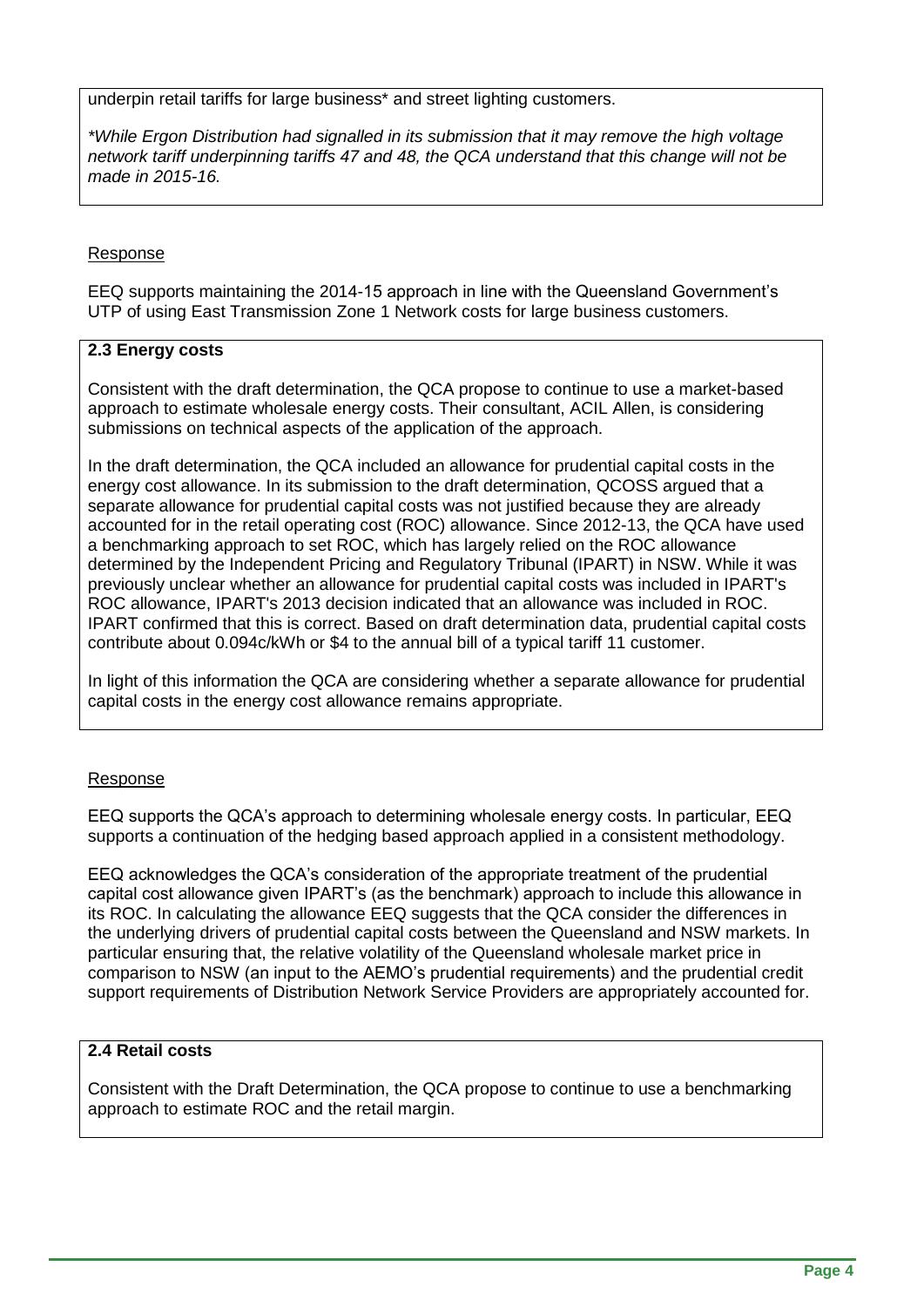#### Response

EEQ would like to highlight the complexities which are arising through the changes to metering changes under the national regulatory framework.

We anticipate that the separation of meter charges to be recovered through a capital and noncapital ACS charge will drive a large increase in calls from customers over the initial billing cycles and augmentation of systems and processes.

These expenses will vary between customers due to the different treatment of existing meters and new meters.

#### **2.5 Cost pass-through arrangements**

In the draft determination, the QCA advised that they would consider passing through differences in Small-scale Renewable Energy Scheme costs (SRES costs), where the amounts provided in the 2014-15 Determination are found to be materially understated or overstated as a result of differences between the non-binding and binding small-scale technology percentage (STP) for 2015. The QCA propose to maintain this approach.

In the 2014-15 Determination, the QCA applied the 2015 non-binding STP of 10.10%, which is lower than the final 2015 STP of 11.71%. This means that retailers are likely to under-recover SRES costs relative to the allowance the QCA included. The QCA will assess the materiality of the under-recovery when deciding whether to make a pass-through adjustment in the final determination.

Preliminary calculations indicate that passing through the under-recovered SRES costs would add about 0.04c/kWh or \$1.75 to the annual bill of a typical tariff 11 customer.

#### Response

EEQ supports maintaining the current arrangement for pass through of SRES. The difference between the binding and non-binding SRES percentage has increased the costs of fulfilling SRES obligations beyond the allowance provided in the 2014-15 determination.

#### **2.6 Transitional arrangements**

In the draft determination, the QCA proposed the following:

- 1. To complete the re-balancing of the fixed and variable components of tariff 11 using the approach established in the 2013-14 determination; and
- 2. To maintain the transitional arrangements for tariffs classed as transitional or obsolete; escalate the charges in each tariff by 5%; retain tariffs for a further 5 years (except for tariffs 41 (large) and 43 (large), which will be removed as foreshadowed in the 2014-15 determination); and continue to allow all business customers access to transitional tariffs.

The QCA propose to maintain this approach to transitional arrangements. However, as foreshadowed in the draft determination, if the anticipated price increases for the standard business tariffs do not eventuate, they will re-consider the 5% escalation factor applied to transitional and obsolete tariffs.